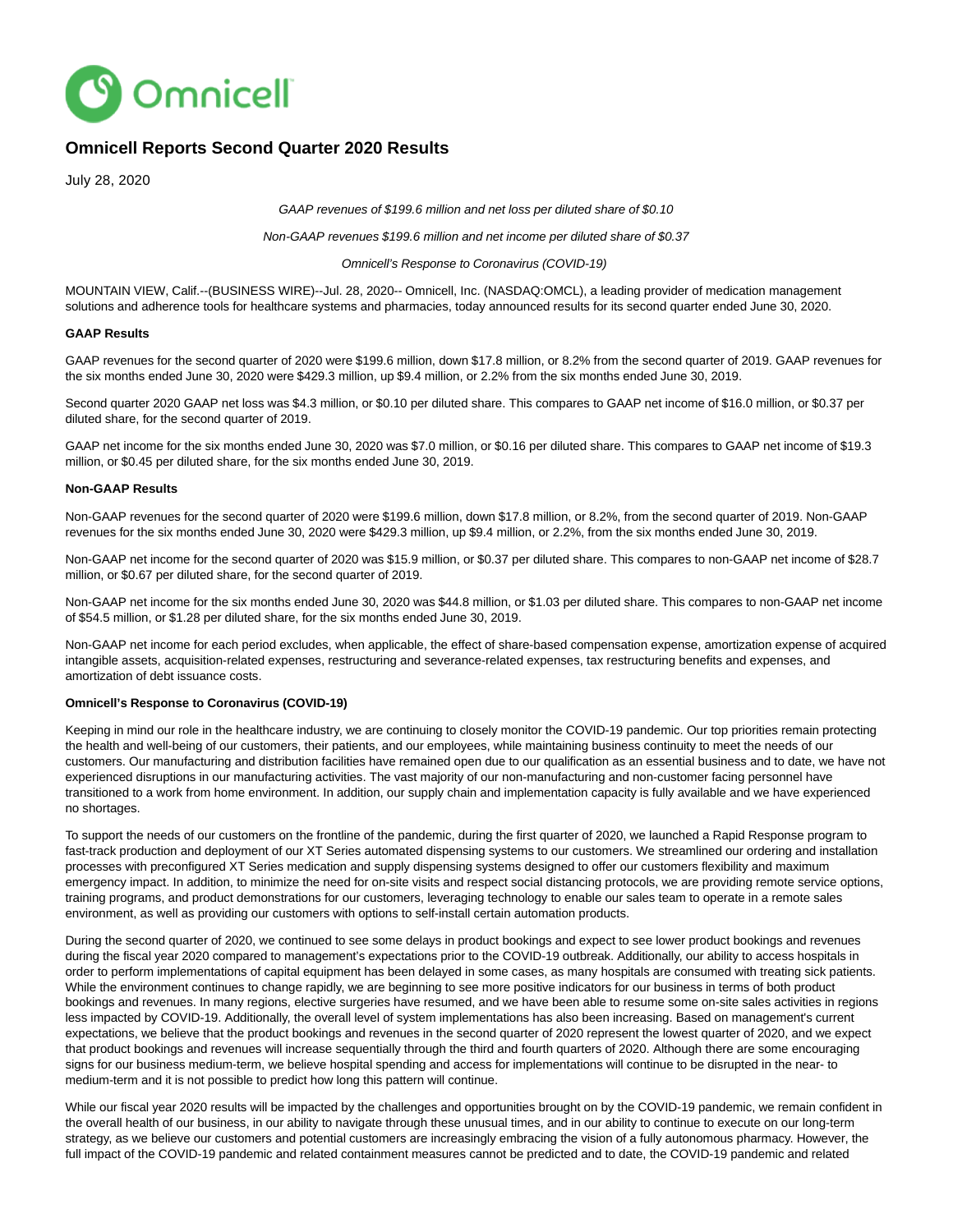containment measures have adversely affected and we expect they may continue to adversely affect, perhaps materially, our business, results of operations, financial condition, and liquidity.

"We continue to deliver on the journey to the fully autonomous pharmacy through innovative, new solutions like Omnicell One – announced earlier this month – that combine technology and intelligence designed to help our healthcare partners navigate a rapidly changing landscape and deliver safe, high-quality patient care," said Randall Lipps, chairman, president, chief executive officer, and founder of Omnicell.

#### **2020 Guidance**

For the third quarter of 2020, the Company expects non-GAAP total revenues to be between \$204 million and \$212 million. The Company expects non-GAAP product revenues to be between \$143 million and \$149 million, and non-GAAP service revenues to be between \$61 million and \$63 million. The Company expects third quarter 2020 non-GAAP earnings to be between \$0.44 and \$0.52 per share.

The table below summarizes Omnicell's third quarter 2020 guidance outlined above.

|                                                                | Q3'20                         |
|----------------------------------------------------------------|-------------------------------|
| <b>Product Bookings</b>                                        | Not provided                  |
| <b>Non-GAAP Total Revenues</b>                                 | \$204 million - \$212 million |
| <b>Non-GAAP Product Revenues</b> \$143 million - \$149 million |                               |
| <b>Non-GAAP Service Revenues</b>                               | \$61 million - \$63 million   |
| <b>Non-GAAP EPS</b>                                            | $$0.44 - $0.52$               |

As a result of the uncertainty surrounding the COVID-19 pandemic, including due to the uncertain scope, duration, and impact of the pandemic and uncertain timing of global recovery and economic normalization, the Company withdrew its previously issued full year 2020 financial guidance that was provided on February 6, 2020, and remains unable to provide full year 2020 guidance at this time. These forward-looking measures and their underlying assumptions involve significant risks and uncertainties, including those described below, and actual results may vary significantly from these current forward-looking measures.

#### **Omnicell Conference Call Information**

Omnicell will hold a conference call today, Tuesday, July 28, 2020 at 1:30 p.m. PT to discuss second quarter 2020 financial results. The conference call can be monitored by dialing 1-800-696-5518 within the U.S. or 1-706-758-4883 for all other locations. The Conference ID # is 2686514. Internet users can access the conference call at [http://ir.omnicell.com/communications/events-presentations.](https://cts.businesswire.com/ct/CT?id=smartlink&url=http%3A%2F%2Fir.omnicell.com%2Fcommunications%2Fevents-presentations&esheet=52257141&newsitemid=20200728005951&lan=en-US&anchor=http%3A%2F%2Fir.omnicell.com%2Fcommunications%2Fevents-presentations&index=1&md5=42810d9e592d7ab9a91afeee972bbf9f) A replay of the call will be available today at approximately 5:00 p.m. PT and will be available until 11:59 p.m. PT on August 29, 2020. The replay access numbers are 1-855-859-2056 within the U.S. and 1-404-537-3406 for all other locations, Conference ID # is 2686514.

#### **About Omnicell**

Since 1992, Omnicell has been committed to transforming the pharmacy care delivery model to dramatically improve outcomes and lower costs. Through the vision of the autonomous pharmacy, a combination of automation, intelligence, and expert services, powered by a cloud data platform, Omnicell supports more efficient ways to manage medications across all care settings.

Over 6,000 facilities worldwide use Omnicell automation and analytics solutions to help increase operational efficiency, reduce medication errors, deliver actionable intelligence, and improve patient safety. More than 40,000 institutional and retail pharmacies across North America and the United Kingdom leverage Omnicell's innovative medication adherence and population health solutions to improve patient engagement and adherence to prescriptions, helping to reduce costly hospital readmissions.

To learn more, visi[t www.omnicell.com.](https://cts.businesswire.com/ct/CT?id=smartlink&url=http%3A%2F%2Fwww.omnicell.com&esheet=52257141&newsitemid=20200728005951&lan=en-US&anchor=www.omnicell.com&index=2&md5=de6d4e371703af1ac60aeea2b0dd7f4d) From time to time, Omnicell may use the Company's investor relations site and other online social media channels, including its Twitter handl[e https://twitter.com/omnicell,](https://cts.businesswire.com/ct/CT?id=smartlink&url=https%3A%2F%2Ftwitter.com%2Fomnicell&esheet=52257141&newsitemid=20200728005951&lan=en-US&anchor=https%3A%2F%2Ftwitter.com%2Fomnicell&index=3&md5=867f1dd9ca86e37e55ce1ad9b722296a) LinkedIn page [www.linkedin.com/company/omnicell,](https://cts.businesswire.com/ct/CT?id=smartlink&url=https%3A%2F%2Fwww.linkedin.com%2Fcompany%2F165303%2Fadmin%2F&esheet=52257141&newsitemid=20200728005951&lan=en-US&anchor=www.linkedin.com%2Fcompany%2Fomnicell&index=4&md5=57f5efb09aa240c4cc32d6a9fa457271) and Facebook page [www.facebook.com/omnicellinc,](https://cts.businesswire.com/ct/CT?id=smartlink&url=https%3A%2F%2Fwww.facebook.com%2Fomnicellinc&esheet=52257141&newsitemid=20200728005951&lan=en-US&anchor=www.facebook.com%2Fomnicellinc&index=5&md5=cb1292541bbd8652f4b4541cabe29c8a) to disclose material non-public information and comply with its disclosure obligations under Regulation Fair Disclosure ("FD").

Omnicell and the Omnicell logo are registered trademarks of Omnicell, Inc. in the United States and other countries.

#### **Forward-Looking Statements**

To the extent any statements contained in this release deal with information that is not historical, these statements are "forward-looking statements" within the meaning of the Private Securities Litigation Reform Act of 1995. As such, they are subject to the occurrence of many events outside Omnicell's control and are subject to various risk factors that could cause actual results to differ materially from those expressed or implied in any forward-looking statement. Such statements include, but are not limited to, Omnicell's projected bookings, revenues and earnings per share; planned new products and services; statements about Omnicell's strategy, objectives, and vision; and Omnicell's expectations about the continuing impact of the ongoing global COVID-19 pandemic (including efforts to contain the spread of the pandemic) on its workforce and operations, as well as the impacts on its customers and suppliers, and the anticipated continuing effects of the pandemic and associated containment measures on its business, financial condition, liquidity, and results of operations. Risks that contribute to the uncertain nature of the forward-looking statements include (i) risks related to outbreaks of contagious diseases or other adverse public health epidemics including the ongoing COVID-19 pandemic, including the duration of the COVID-19 pandemic, (ii) unfavorable general economic and market conditions, including due to economic disruption caused by public health crises such as the COVID-19 pandemic, (iii) Omnicell's ability to take advantage of the growth opportunities in medication management across all care settings, (iv) Omnicell's ability to develop and commercialize new products, including the XR2 Automated Central Pharmacy System and the IVX Workflow semi-automated workflow solution, and enhance existing products, (v) Omnicell's ability to deliver on our vision of the autonomous pharmacy and the impact that advanced automation, data intelligence, and expert services will have on patient care, (vi) risks to growth and acceptance of Omnicell's products and services, including competitive conversions, and growth in the overall demand for medication management and supply chain solutions and medication adherence solutions generally, (vii) risks presented by the transition to selling more products and services on a subscription basis, (viii) potential of increasing competition, (ix) potential regulatory changes, (x) Omnicell's ability to improve sales productivity to grow product bookings, and (xi) Omnicell's ability to acquire companies, businesses, or technologies and successfully integrate such acquisitions.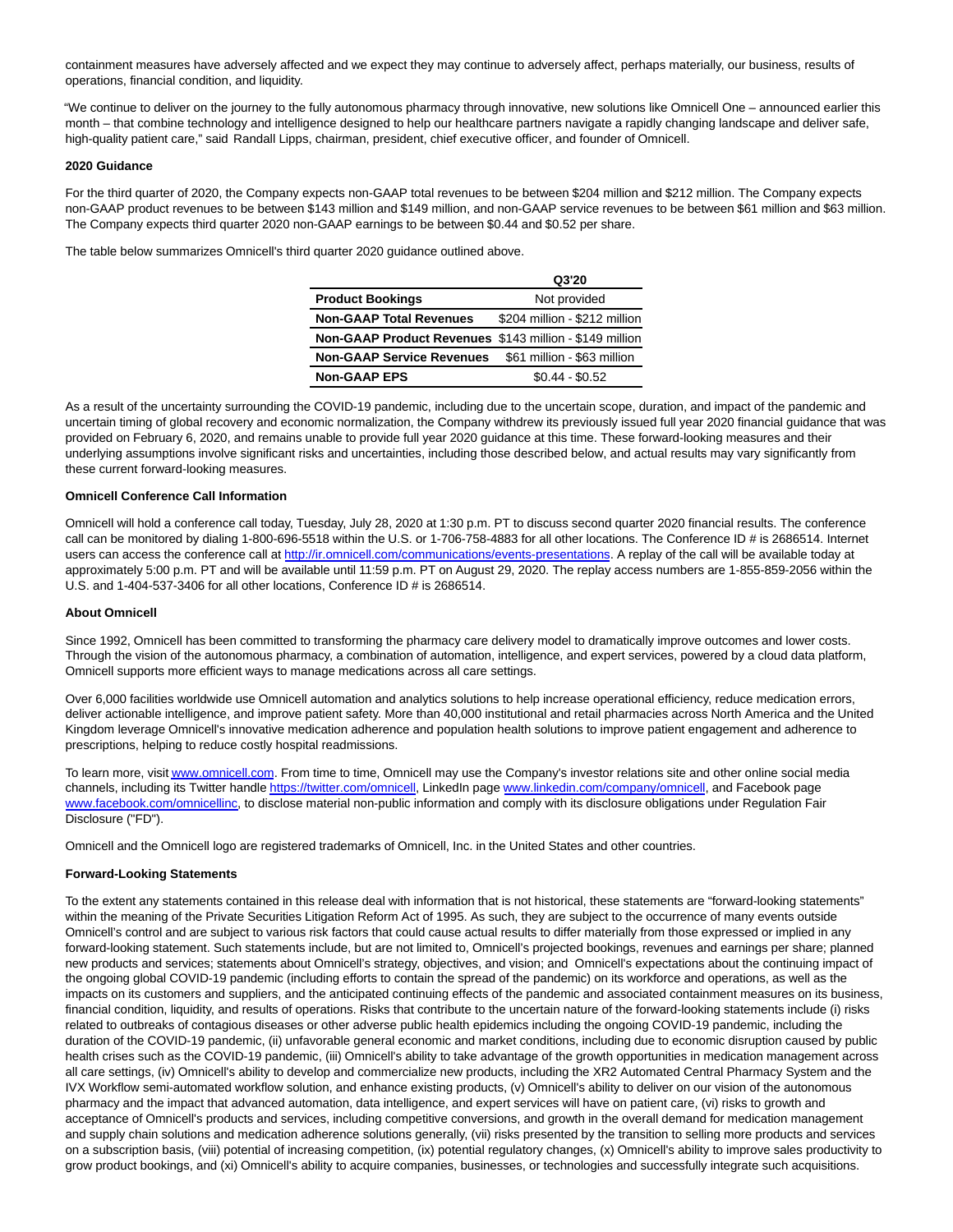These and other risks and uncertainties are described more fully in Omnicell's most recent filings with the Securities and Exchange Commission ("SEC"). Prospective investors are cautioned not to place undue reliance on forward-looking statements. All forward-looking statements contained in this press release speak only as of the date on which they were made. Omnicell undertakes no obligation to update such statements to reflect events that occur or circumstances that exist after the date on which they were made.

# **Use of Non-GAAP Financial Information**

This press release contains financial measures that are not calculated in accordance with GAAP. Our management evaluates and makes operating decisions using various performance measures. In addition to Omnicell's GAAP results, we also consider non-GAAP revenues, non-GAAP gross profit, non-GAAP operating expenses, non-GAAP net income, non-GAAP net income per diluted share, adjusted EBITDA, and non-GAAP free cash flow. These non-GAAP results should not be considered as an alternative to revenues, gross profit, operating expenses, net income, net income per diluted share, net cash provided by operating activities, or any other performance measure derived in accordance with GAAP. We present these non-GAAP results because we consider them to be important supplemental measures of Omnicell's performance.

Our non-GAAP revenues, non-GAAP gross profit, non-GAAP operating expenses, non-GAAP net income, non-GAAP net income per diluted share, and adjusted EBITDA are exclusive of certain items to facilitate management's review of the comparability of Omnicell's core operating results on a period-to-period basis because such items are not related to Omnicell's ongoing core operating results as viewed by management. We define our "core operating results" as those revenues recorded in a particular period and the expenses incurred within that period that directly drive operating income in that period. Management uses these non-GAAP financial measures in making operating decisions because, in addition to meaningful supplemental information regarding operating performance, the measures give us a better understanding of how we believe we should invest in research and development, fund infrastructure growth, and evaluate the effectiveness of marketing strategies. In calculating the above non-GAAP results, management specifically adjusted for the following excluded items:

- a) Share-based compensation expense. We excluded from our non-GAAP results the expense related to equity-based compensation plans as they represent expenses that do not require cash settlement from Omnicell.
- b) Amortization of acquired intangible assets. We excluded from our non-GAAP results the intangible assets amortization expense resulting from our past acquisitions. These non-cash charges are not considered by management to reflect the core cash-generating performance of the business and therefore are excluded from our non-GAAP results.
- c) Amortization of debt issuance costs. Debt issuance costs represent costs associated with the issuance of Term Loan and Revolving Line of Credit facilities. The costs include underwriting fees, original issue discount, ticking fee, and legal fees. This non-cash expense is not considered by management to reflect the core cash-generating performance of the business and therefore is excluded from our non-GAAP results.
- d) Severance and other related expenses. We excluded from our non-GAAP results the expenses which are related to restructuring events. These expenses are unrelated to our ongoing operations, vary in size and frequency, and are subject to significant fluctuations from period to period due to varying levels of restructuring activity. We believe that excluding these expenses provides more meaningful comparisons of the financial results to our historical operations and forward-looking guidance, and the financial results of peer companies.
- e) Tax impact from intellectual property ("IP") restructuring. We excluded from our non-GAAP results the tax impacts related to IP restructuring. These impacts are unrelated to our ongoing operations, and we do not expect them to occur in the ordinary course of business. We believe that excluding these impacts provides more meaningful comparisons of the financial results to our historical operations and forward-looking guidance, and the financial results of peer companies.
- f) IP and legal entities restructuring costs. We excluded from our non-GAAP results the expenses which are related to IP and legal entities restructuring events, such as legal and tax consulting costs. These expenses are unrelated to our ongoing operations, vary in size and frequency, and are subject to significant fluctuations from period to period due to varying levels of restructuring activity. We believe that excluding these expenses provides more meaningful comparisons of the financial results to our historical operations and forward-looking guidance, and the financial results of peer companies.

Management adjusts for the above items because management believes that, in general, these items possess one or more of the following characteristics: their magnitude and timing is largely outside of Omnicell's control; they are unrelated to the ongoing operation of the business in the ordinary course; they are unusual and we do not expect them to occur in the ordinary course of business; or they are non-operational, or non-cash expenses involving stock compensation plans or other items.

We believe that the presentation of these non-GAAP financial measures is warranted for several reasons:

- a) Such non-GAAP financial measures provide an additional analytical tool for understanding Omnicell's financial performance by excluding the impact of items which may obscure trends in the core operating results of the business.
- b) Since we have historically reported non-GAAP results to the investment community, we believe the inclusion of non-GAAP numbers provides consistency and enhances investors' ability to compare our performance across financial reporting periods.
- c) These non-GAAP financial measures are employed by Omnicell's management in its own evaluation of performance and are utilized in financial and operational decision making processes, such as budget planning and forecasting.
- d) These non-GAAP financial measures facilitate comparisons to the operating results of other companies in our industry, which also use non-GAAP financial measures to supplement their GAAP results (although these companies may calculate non-GAAP financial measures differently than Omnicell does), thus enhancing the perspective of investors who wish to utilize such comparisons in their analysis of our performance.

Set forth below are additional reasons why share-based compensation expense is excluded from our non-GAAP financial measures:

i) While share-based compensation calculated in accordance with Accounting Standard Codification ("ASC") 718 constitutes an ongoing and recurring expense of Omnicell, it is not an expense that requires cash settlement by Omnicell. We therefore exclude these charges for purposes of evaluating core operating results. Thus, our non-GAAP measurements are presented exclusive of share-based compensation expense to assist management and investors in evaluating our core operating results.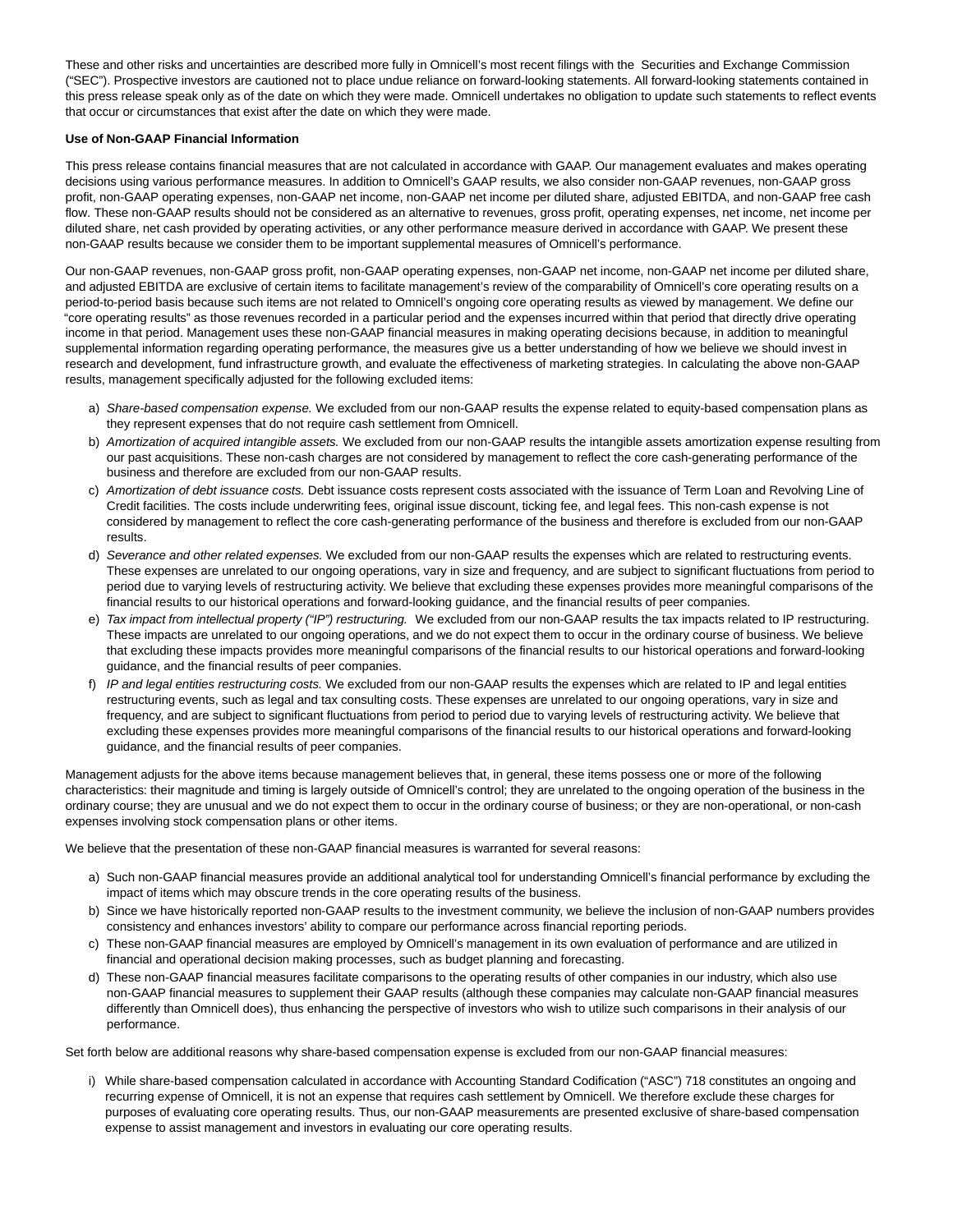ii) We present ASC 718 share-based payment compensation expense in our reconciliation of non-GAAP financial measures on a pre-tax basis because the exact tax differences related to the timing and deductibility of share-based compensation under ASC 718 are dependent upon the trading price of Omnicell's common stock and the timing and exercise by employees of their stock options. As a result of these timing and market uncertainties, the tax effect related to share-based compensation expense would be inconsistent in amount and frequency and is therefore excluded from our non-GAAP results.

Our adjusted EBITDA calculation is defined as earnings before interest income and expense, taxes, depreciation and amortization, and non-cash expenses, including ASC 718 share-based compensation expense, as well as certain non-GAAP adjustments.

Non-GAAP free cash flow is defined as net cash provided by operating activities less cash used for software development for external use and purchases of property and equipment. We believe free cash flow is important to enable investors to better understand and evaluate our ongoing operating results and allows for greater transparency in the review and understanding of our overall financial, operational, and economic performance, because free cash flow takes into account certain capital expenditures and cash used for software development necessary to operate our business.

As stated above, we present non-GAAP financial measures because we consider them to be important supplemental measures of performance. However, non-GAAP financial measures have limitations as an analytical tool and should not be considered in isolation or as a substitute for Omnicell's GAAP results. In the future, we expect to incur expenses similar to certain of the non-GAAP adjustments described above and expect to continue reporting non-GAAP financial measures excluding such items. Some of the limitations in relying on non-GAAP financial measures are:

- a) Omnicell's stock option and stock purchase plans are important components of incentive compensation arrangements and will be reflected as expenses in Omnicell's GAAP results for the foreseeable future under ASC 718.
- b) Other companies, including companies in Omnicell's industry, may calculate non-GAAP financial measures differently than Omnicell, limiting their usefulness as a comparative measure.
- c) A limitation of the utility of free cash flow as a measure of financial performance is that it does not represent the total increase or decrease in Omnicell's cash balance for the period.

Pursuant to the requirements of SEC Regulation G, a detailed reconciliation between Omnicell's non-GAAP and GAAP financial results is set forth in the financial tables at the end of this press release. Investors are advised to carefully review and consider this information strictly as a supplement to the GAAP results that are contained in this press release and in Omnicell's SEC filings.

Our third quarter 2020 guidance for non-GAAP earnings per share, non-GAAP total revenues, non-GAAP product revenues, and non-GAAP service revenues, as well as certain projections to be discussed in the conference call noted above, exclude "certain items," which include but are not limited to: unusual gains and losses; costs associated with future restructurings; acquisition-related expenses; and certain tax and litigation outcomes. We do not provide a reconciliation of forward-looking non-GAAP guidance to the comparable GAAP measures as these items are inherently uncertain and difficult to estimate, and cannot be predicted without unreasonable effort. We believe such a reconciliation would imply a degree of precision that could be confusing to investors. These items may also have a material impact on GAAP earnings per share, total revenues, product revenues, and service revenues in future periods.

|                                                 |    | Three Months Ended June 30, |    |         |         | Six Months Ended June 30, |    |         |  |  |  |         |  |       |  |         |
|-------------------------------------------------|----|-----------------------------|----|---------|---------|---------------------------|----|---------|--|--|--|---------|--|-------|--|---------|
|                                                 |    | 2020                        |    | 2019    |         | 2020                      |    | 2019    |  |  |  |         |  |       |  |         |
| <b>Revenues:</b>                                |    |                             |    |         |         |                           |    |         |  |  |  |         |  |       |  |         |
| Product revenues                                | \$ | 138,942                     | \$ | 158,379 | \$      | 309,015                   | \$ | 303,989 |  |  |  |         |  |       |  |         |
| Services and other revenues                     |    | 60,679                      |    | 59,034  |         | 120,292                   |    | 115,941 |  |  |  |         |  |       |  |         |
| <b>Total revenues</b>                           |    | 199,621                     |    | 217,413 |         | 429,307                   |    | 419,930 |  |  |  |         |  |       |  |         |
| Cost of revenues:                               |    |                             |    |         |         |                           |    |         |  |  |  |         |  |       |  |         |
| Cost of product revenues                        |    | 85,779                      |    | 84,583  | 176,051 |                           |    | 163,394 |  |  |  |         |  |       |  |         |
| Cost of services and other revenues             |    | 30,617                      |    | 28.785  | 60,409  |                           |    | 55,374  |  |  |  |         |  |       |  |         |
| Total cost of revenues                          |    | 116,396                     |    | 113,368 |         | 236,460                   |    | 218,768 |  |  |  |         |  |       |  |         |
| <b>Gross profit</b>                             |    | 83,225                      |    | 104,045 |         | 192,847                   |    | 201,162 |  |  |  |         |  |       |  |         |
| <b>Operating expenses:</b>                      |    |                             |    |         |         |                           |    |         |  |  |  |         |  |       |  |         |
| Research and development                        |    | 20,830                      |    | 16,848  |         | 39,482                    |    | 32,926  |  |  |  |         |  |       |  |         |
| Selling, general, and administrative            |    | 69,386                      |    | 68,434  |         | 148,205                   |    | 136,712 |  |  |  |         |  |       |  |         |
| Total operating expenses                        |    | 90,216                      |    | 85,282  |         | 187,687                   |    | 169,638 |  |  |  |         |  |       |  |         |
| Income (loss) from operations                   |    | (6,991)                     |    | 18,763  |         | 5,160                     |    | 31,524  |  |  |  |         |  |       |  |         |
| Interest and other income (expense), net        |    | 174                         |    |         |         |                           |    |         |  |  |  | (1,629) |  | (648) |  | (3,039) |
| Income (loss) before provision for income taxes |    | (6, 817)                    |    | 17,134  |         | 4,512                     |    | 28,485  |  |  |  |         |  |       |  |         |
| Provision for (benefit from) income taxes       |    | (2,518)                     |    | 1,158   |         | (2,500)                   |    | 9,225   |  |  |  |         |  |       |  |         |
| Net income (loss)                               |    | (4,299)                     | \$ | 15,976  | \$      | 7,012                     | \$ | 19,260  |  |  |  |         |  |       |  |         |
| Net income (loss) per share:                    |    |                             |    |         |         |                           |    |         |  |  |  |         |  |       |  |         |
| Basic                                           | \$ | (0.10)                      | \$ | 0.39    | \$      | 0.16                      | \$ | 0.47    |  |  |  |         |  |       |  |         |
| <b>Diluted</b>                                  | \$ | (0.10)                      | \$ | 0.37    | \$      | 0.16                      | \$ | 0.45    |  |  |  |         |  |       |  |         |
| Weighted-average shares outstanding:            |    |                             |    |         |         |                           |    |         |  |  |  |         |  |       |  |         |

# **Omnicell, Inc. Condensed Consolidated Statements of Operations (Unaudited, in thousands, except per share data)**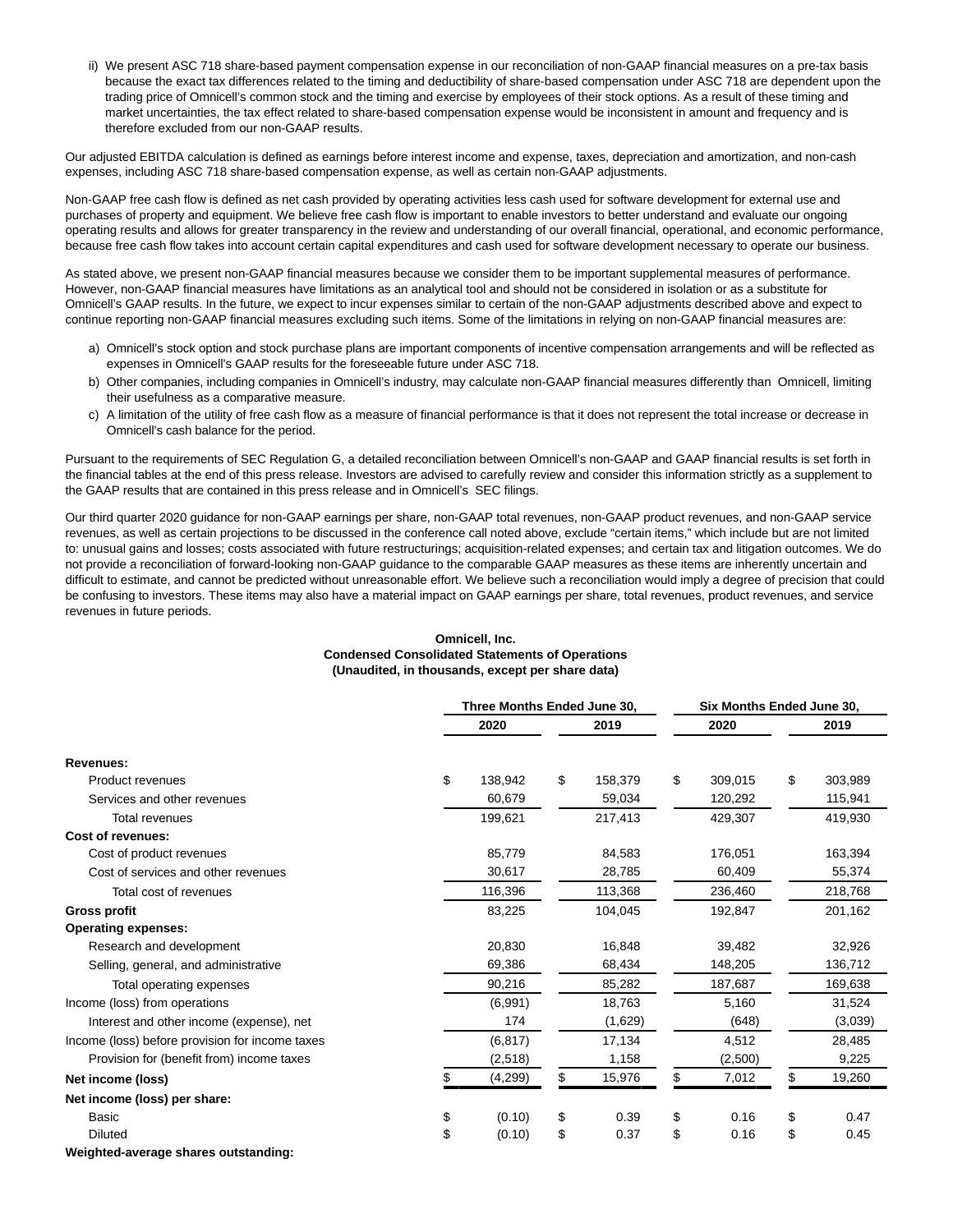| <b>Basic</b><br>. | 12,659 | 1,371  | 42,509 | 1,033  |
|-------------------|--------|--------|--------|--------|
| <b>Diluted</b>    | 42,659 | 42.945 | 43.616 | 42.646 |

# **Omnicell, Inc. Condensed Consolidated Balance Sheets (Unaudited, in thousands)**

|                                                   | <b>June 30,</b><br>2020 | December 31,<br>2019 |           |  |
|---------------------------------------------------|-------------------------|----------------------|-----------|--|
| <b>ASSETS</b>                                     |                         |                      |           |  |
| Current assets:                                   |                         |                      |           |  |
| Cash and cash equivalents                         | \$<br>133,583           | \$                   | 127,210   |  |
| Accounts receivable and unbilled receivables, net | 188,918                 |                      | 218,362   |  |
| Inventories                                       | 114,245                 |                      | 108,011   |  |
| Prepaid expenses                                  | 13,297                  |                      | 14,478    |  |
| Other current assets                              | 15,122                  |                      | 15,177    |  |
| Total current assets                              | 465,165                 |                      | 483,238   |  |
| Property and equipment, net                       | 57,866                  |                      | 54,246    |  |
| Long-term investment in sales-type leases, net    | 20,961                  |                      | 19,750    |  |
| Operating lease right-of-use assets               | 52,537                  |                      | 56,130    |  |
| Goodwill                                          | 335,034                 |                      | 336,539   |  |
| Intangible assets, net                            | 115,710                 |                      | 124,867   |  |
| Long-term deferred tax assets                     | 14,154                  |                      | 14,142    |  |
| Prepaid commissions                               | 44,822                  |                      | 48,862    |  |
| Other long-term assets                            | 116,197                 |                      | 103,036   |  |
| <b>Total assets</b>                               | \$<br>1,222,446         | \$                   | 1,240,810 |  |
| <b>LIABILITIES AND STOCKHOLDERS' EQUITY</b>       |                         |                      |           |  |
| <b>Current liabilities:</b>                       |                         |                      |           |  |
| Accounts payable                                  | \$<br>34,587            | \$                   | 46,380    |  |
| Accrued compensation                              | 41,057                  |                      | 44,155    |  |
| <b>Accrued liabilities</b>                        | 52,979                  |                      | 55,567    |  |
| Deferred revenues, net                            | 107,940                 |                      | 90,894    |  |
| <b>Total current liabilities</b>                  | 236,563                 |                      | 236,996   |  |
| Long-term deferred revenues                       | 6,101                   |                      | 7,083     |  |
| Long-term deferred tax liabilities                | 29,561                  |                      | 39,090    |  |
| Long-term operating lease liabilities             | 46,690                  |                      | 50,669    |  |
| Other long-term liabilities                       | 16,070                  |                      | 11,718    |  |
| Long-term debt                                    |                         |                      | 50,000    |  |
| <b>Total liabilities</b>                          | 334,985                 |                      | 395,556   |  |
| Total stockholders' equity                        | 887,461                 |                      | 845,254   |  |
| Total liabilities and stockholders' equity        | \$<br>1,222,446         | \$                   | 1,240,810 |  |

# **Omnicell, Inc. Condensed Consolidated Statements of Cash Flows (Unaudited, in thousands)**

|                                                                                   | Six Months Ended June 30, |    |          |  |
|-----------------------------------------------------------------------------------|---------------------------|----|----------|--|
|                                                                                   | 2020                      |    | 2019     |  |
| <b>Operating Activities</b>                                                       |                           |    |          |  |
| Net income                                                                        | \$<br>7.012               | \$ | 19,260   |  |
| Adjustments to reconcile net income to net cash provided by operating activities: |                           |    |          |  |
| Depreciation and amortization                                                     | 28.779                    |    | 25.874   |  |
| Loss on disposal of property and equipment                                        |                           |    | 399      |  |
| Share-based compensation expense                                                  | 22.010                    |    | 16,670   |  |
| Deferred income taxes                                                             | (9,409)                   |    | 3,810    |  |
| Amortization of operating lease right-of-use assets                               | 5.157                     |    | 5.226    |  |
| Amortization of debt issuance costs                                               | 482                       |    | 1,145    |  |
| Changes in operating assets and liabilities:                                      |                           |    |          |  |
| Accounts receivable and unbilled receivables                                      | 28.236                    |    | (9, 244) |  |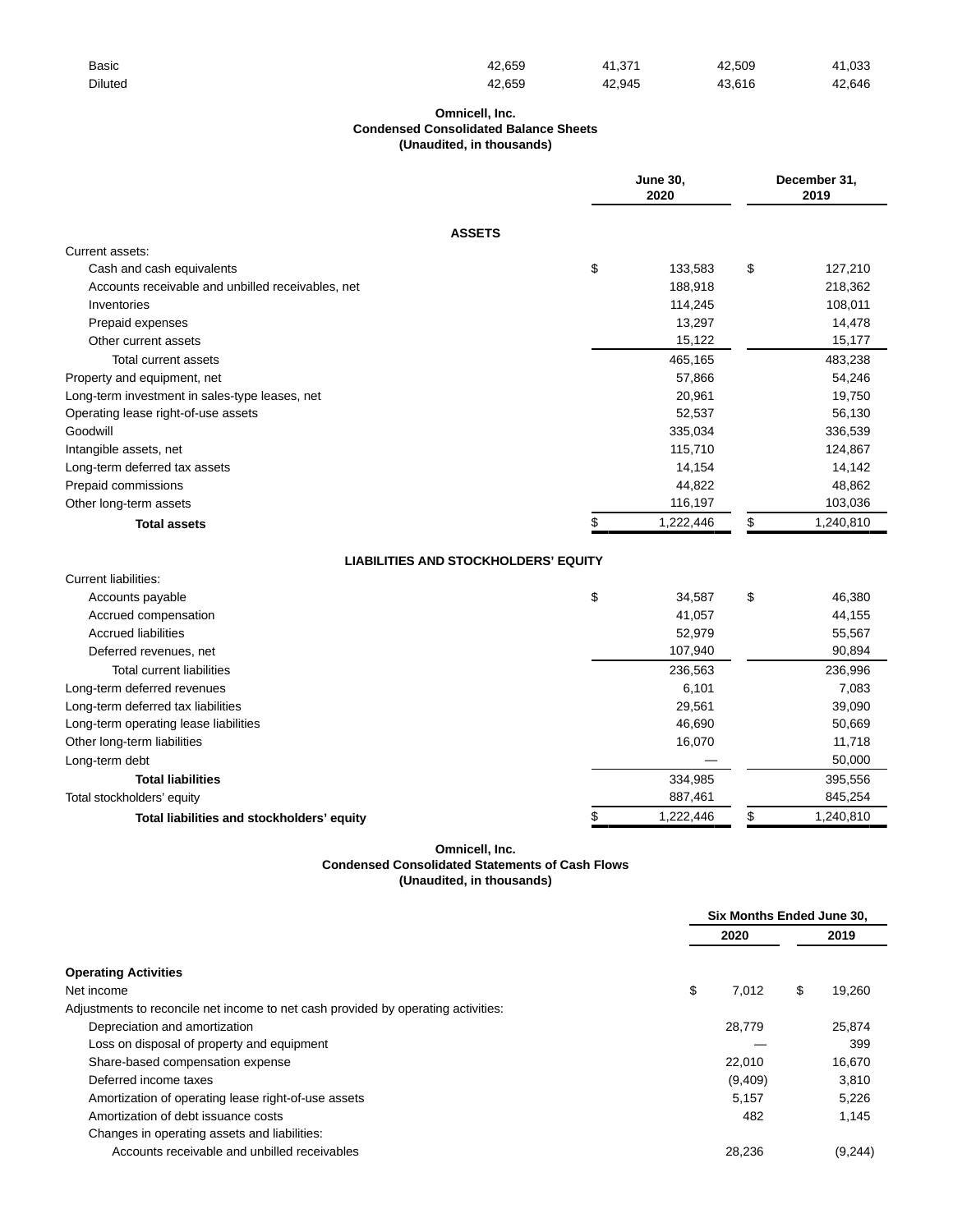| Inventories                                                  | (7,271)       | (4, 466)     |
|--------------------------------------------------------------|---------------|--------------|
| Prepaid expenses                                             | 1,181         | 1,021        |
| Other current assets                                         | 219           | (830)        |
| Investment in sales-type leases                              | (1, 375)      | (4, 412)     |
| Prepaid commissions                                          | 4.040         | 1,536        |
| Other long-term assets                                       | (4,580)       | 3,061        |
| Accounts payable                                             | (11, 254)     | 2,066        |
| Accrued compensation                                         | (3,098)       | (8,041)      |
| <b>Accrued liabilities</b>                                   | (2,824)       | 1,810        |
| Deferred revenues                                            | 16,264        | 253          |
| Operating lease liabilities                                  | (5, 186)      | (5,269)      |
| Other long-term liabilities                                  | 4,352         | 3,891        |
| Net cash provided by operating activities                    | 72,735        | 53,760       |
| <b>Investing Activities</b>                                  |               |              |
| Software development for external use                        | (20,002)      | (22, 581)    |
| Purchases of property and equipment                          | (13,211)      | (9,369)      |
| Net cash used in investing activities                        | (33,213)      | (31, 950)    |
| <b>Financing Activities</b>                                  |               |              |
| Repayment of debt and revolving credit facility              | (50,000)      | (60,000)     |
| At the market equity offering, net of offering costs         |               | 37,806       |
| Proceeds from issuances under stock-based compensation plans | 21,162        | 25,333       |
| Employees' taxes paid related to restricted stock units      | (3,470)       | (4, 722)     |
| Net cash used in financing activities                        | (32, 308)     | (1,583)      |
| Effect of exchange rate changes on cash and cash equivalents | (841)         | 63           |
| Net increase in cash and cash equivalents                    | 6,373         | 20,290       |
| Cash and cash equivalents at beginning of period             | 127,210       | 67,192       |
| Cash and cash equivalents at end of period                   | \$<br>133,583 | \$<br>87,482 |
|                                                              |               |              |

# **Omnicell, Inc. Reconciliation of GAAP to Non-GAAP (Unaudited, in thousands, except per share data and percentage)**

|                                                                                          | Three Months Ended June 30. |           |    |          | Six Months Ended June 30. |           |    |           |  |
|------------------------------------------------------------------------------------------|-----------------------------|-----------|----|----------|---------------------------|-----------|----|-----------|--|
|                                                                                          |                             | 2020      |    | 2019     |                           | 2020      |    | 2019      |  |
| Reconciliation of GAAP revenues to non-GAAP revenues:                                    |                             |           |    |          |                           |           |    |           |  |
| <b>GAAP</b> revenues                                                                     |                             | 199,621   | \$ | 217,413  | \$                        | 429,307   |    | 419,930   |  |
| Non-GAAP revenues                                                                        |                             | 199,621   | \$ | 217,413  | \$                        | 429,307   | \$ | 419,930   |  |
| Reconciliation of GAAP gross profit to non-GAAP gross profit:                            |                             |           |    |          |                           |           |    |           |  |
| GAAP gross profit                                                                        | \$                          | 83,225    | \$ | 104.045  | \$                        | 192.847   | \$ | 201.162   |  |
| GAAP gross margin                                                                        |                             | 41.7%     |    | 47.9%    |                           | 44.9%     |    | 47.9%     |  |
| Share-based compensation expense                                                         |                             | 2,130     |    | 1,416    |                           | 3,900     |    | 2,878     |  |
| Amortization of acquired intangibles                                                     |                             | 2,033     |    | 2,044    |                           | 4,068     |    | 4,110     |  |
| Severance and other expenses                                                             |                             | 2,489     |    |          |                           | 2,564     |    |           |  |
| Non-GAAP gross profit                                                                    |                             | 89,877    | \$ | 107,505  | \$                        | 203,379   | \$ | 208,150   |  |
| Non-GAAP gross margin                                                                    |                             | 45.0%     |    | 49.4%    |                           | 47.4%     |    | 49.6%     |  |
| Reconciliation of GAAP operating expenses to non-GAAP operating expenses:                |                             |           |    |          |                           |           |    |           |  |
| GAAP operating expenses                                                                  | \$                          | 90,216    | \$ | 85,282   | \$                        | 187.687   | \$ | 169.638   |  |
| GAAP operating expenses % to total revenues                                              |                             | 45.2%     |    | 39.2%    |                           | 43.7%     |    | 40.4%     |  |
| Share-based compensation expense                                                         |                             | (9,221)   |    | (6, 844) |                           | (18, 110) |    | (13, 792) |  |
| Amortization of acquired intangibles                                                     |                             | (2,325)   |    | (2,630)  |                           | (4,720)   |    | (5,346)   |  |
| Severance and other expenses                                                             |                             | (4, 162)  |    | (440)    |                           | (8, 188)  |    | (726)     |  |
| Non-GAAP operating expenses                                                              |                             | 74,508    | \$ | 75,368   | \$                        | 156,669   | \$ | 149,774   |  |
| Non-GAAP operating expenses % to total non-GAAP revenues                                 |                             | 37.3%     |    | 34.7%    |                           | 36.5%     |    | 35.7%     |  |
| Reconciliation of GAAP income (loss) from operations to non-GAAP income from operations: |                             |           |    |          |                           |           |    |           |  |
| GAAP income (loss) from operations                                                       | \$                          | (6,991)   | \$ | 18.763   | \$                        | 5,160     | \$ | 31,524    |  |
| GAAP operating income (loss) % to total revenues                                         |                             | $(3.5)\%$ |    | 8.6%     |                           | 1.2%      |    | 7.5%      |  |
| Share-based compensation expense                                                         |                             | 11,351    |    | 8,260    |                           | 22,010    |    | 16,670    |  |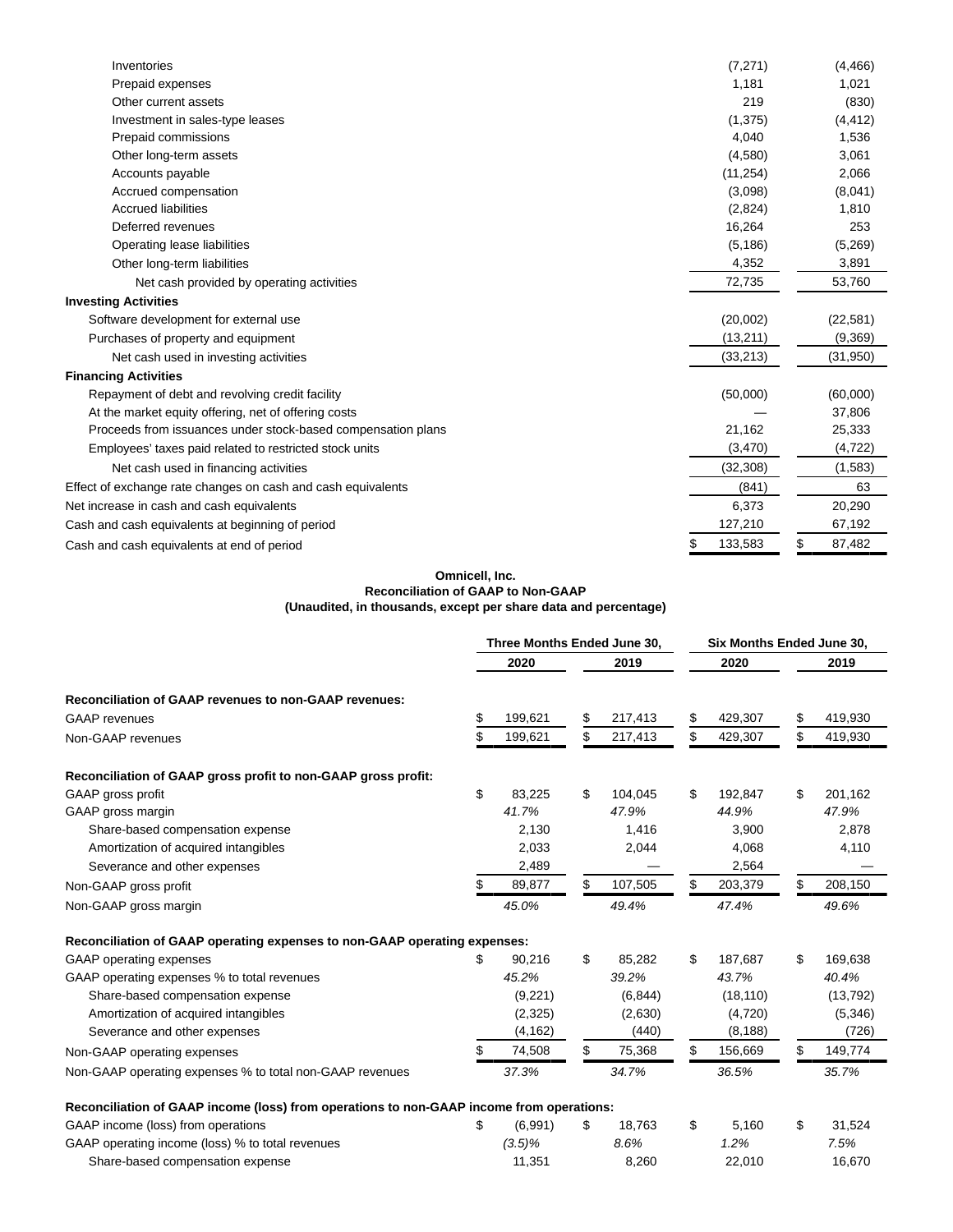| Amortization of acquired intangibles                   | 4.358  | 4.674  | 8.788  | 9.456  |
|--------------------------------------------------------|--------|--------|--------|--------|
| Severance and other expenses                           | 6.651  | 440    | 10.752 | 726    |
| Non-GAAP income from operations                        | 15.369 | 32.137 | 46.710 | 58.376 |
| Non-GAAP operating income % to total non-GAAP revenues | 7.7%   | 14.8%  | 10.9%  | 13.9%  |

## **Omnicell, Inc. Reconciliation of GAAP to Non-GAAP (Unaudited, in thousands, except per share data and percentage)**

|                                                                                                          | Three Months Ended June 30, |          |    | Six Months Ended June 30. |    |           |    |           |
|----------------------------------------------------------------------------------------------------------|-----------------------------|----------|----|---------------------------|----|-----------|----|-----------|
|                                                                                                          |                             | 2020     |    | 2019                      |    | 2020      |    | 2019      |
| Reconciliation of GAAP net income (loss) to non-GAAP net income:                                         |                             |          |    |                           |    |           |    |           |
| GAAP net income (loss)                                                                                   | \$                          | (4, 299) | \$ | 15,976                    | \$ | 7.012     | \$ | 19,260    |
| Tax impact of IP restructuring                                                                           |                             |          |    |                           |    |           |    | 9,624     |
| Share-based compensation expense                                                                         |                             | 11,351   |    | 8,260                     |    | 22,010    |    | 16,670    |
| Amortization of acquired intangibles                                                                     |                             | 4,358    |    | 4,674                     |    | 8,788     |    | 9,456     |
| Severance and other expenses (a)                                                                         |                             | 6,892    |    | 1,013                     |    | 11,234    |    | 1,872     |
| Tax effect of the adjustments above (b)                                                                  |                             | (2, 363) |    | (1, 194)                  |    | (4,205)   |    | (2,378)   |
| Non-GAAP net income                                                                                      |                             | 15,939   | \$ | 28,729                    | \$ | 44,839    | \$ | 54,504    |
|                                                                                                          |                             |          |    |                           |    |           |    |           |
| Reconciliation of GAAP net income (loss) per share - diluted to non-GAAP net income per share - diluted: |                             |          |    |                           |    |           |    |           |
| Shares - diluted GAAP                                                                                    |                             | 42,659   |    | 42,945                    |    | 43,616    |    | 42,646    |
| Shares - diluted Non-GAAP                                                                                |                             | 43,589   |    | 42,945                    |    | 43,616    |    | 42,646    |
|                                                                                                          |                             |          |    |                           |    |           |    |           |
| GAAP net income (loss) per share - diluted                                                               | \$                          | (0.10)   | \$ | 0.37                      | \$ | 0.16      | \$ | 0.45      |
| Tax impact of IP restructuring                                                                           |                             |          |    |                           |    |           |    | 0.23      |
| Share-based compensation expense                                                                         |                             | 0.26     |    | 0.19                      |    | 0.50      |    | 0.39      |
| Amortization of acquired intangibles                                                                     |                             | 0.10     |    | 0.11                      |    | 0.20      |    | 0.22      |
| Severance and other expenses                                                                             |                             | 0.16     |    | 0.03                      |    | 0.27      |    | 0.05      |
| Tax effect of the adjustments above (b)                                                                  |                             | (0.05)   |    | (0.03)                    |    | (0.10)    |    | (0.06)    |
| Non-GAAP net income per share - diluted                                                                  | \$                          | 0.37     | \$ | 0.67                      | \$ | 1.03      | \$ | 1.28      |
| Reconciliation of GAAP net income (loss) to non-GAAP Adjusted EBITDA <sup>(c)</sup> :                    |                             |          |    |                           |    |           |    |           |
| GAAP net income (loss)                                                                                   | \$                          | (4,299)  | \$ | 15,976                    | \$ | 7.012     | \$ | 19,260    |
| Share-based compensation expense                                                                         |                             | 11,351   |    | 8,260                     |    | 22,010    |    | 16,670    |
| Interest (income) and expense, net                                                                       |                             | 76       |    | 687                       |    | 62        |    | 1,393     |
| Depreciation and amortization expense                                                                    |                             | 14,736   |    | 13,237                    |    | 28,779    |    | 25,874    |
| Severance and other expenses                                                                             |                             | 6,892    |    | 1,013                     |    | 11,234    |    | 1,872     |
| Income tax expense (benefit)                                                                             |                             | (2,518)  |    | 1,158                     |    | (2,500)   |    | 9,225     |
| Non-GAAP adjusted EBITDA                                                                                 |                             | 26,238   | \$ | 40,331                    | \$ | 66,597    | \$ | 74,294    |
| Reconciliation of GAAP net cash provided by operating activities to non-GAAP free cash flow:             |                             |          |    |                           |    |           |    |           |
| GAAP net cash provided by operating activities                                                           | \$                          | 47,504   | \$ | 27,263                    | \$ | 72,735    | \$ | 53,760    |
| Software development for external use                                                                    |                             | (9,400)  |    | (10, 864)                 |    | (20,002)  |    | (22, 581) |
| Purchases of property and equipment                                                                      |                             | (10,038) |    | (4, 389)                  |    | (13, 211) |    | (9,369)   |
| Non-GAAP free cash flow                                                                                  | \$                          | 28,066   | \$ | 12,010                    | \$ | 39,522    | \$ | 21,810    |

(a) For the three months ended June 30, 2020 and 2019, other expenses include \$0.2 million and \$0.6 million of amortization of debt issuance costs, respectively, and \$0.3 million and \$0.4 million of IP and legal entities restructuring costs, respectively. For the six months ended June 30, 2020 and 2019, other expenses include \$0.5 million and \$1.1 million of amortization of debt issuance costs, respectively, and \$0.8 million and \$0.7 million of IP and legal entities restructuring costs, respectively.

(b) Tax effects calculated for all adjustments except tax benefits and expenses, and share-based compensation expense, using an estimated annual effective tax rate of 21% for both fiscal years 2020 and 2019.

(c) Defined as earnings before interest income and expense, taxes, depreciation and amortization, share-based compensation, as well as excluding certain non-GAAP adjustments.

OMCL-E

View source version on [businesswire.com:](http://businesswire.com/)<https://www.businesswire.com/news/home/20200728005951/en/>